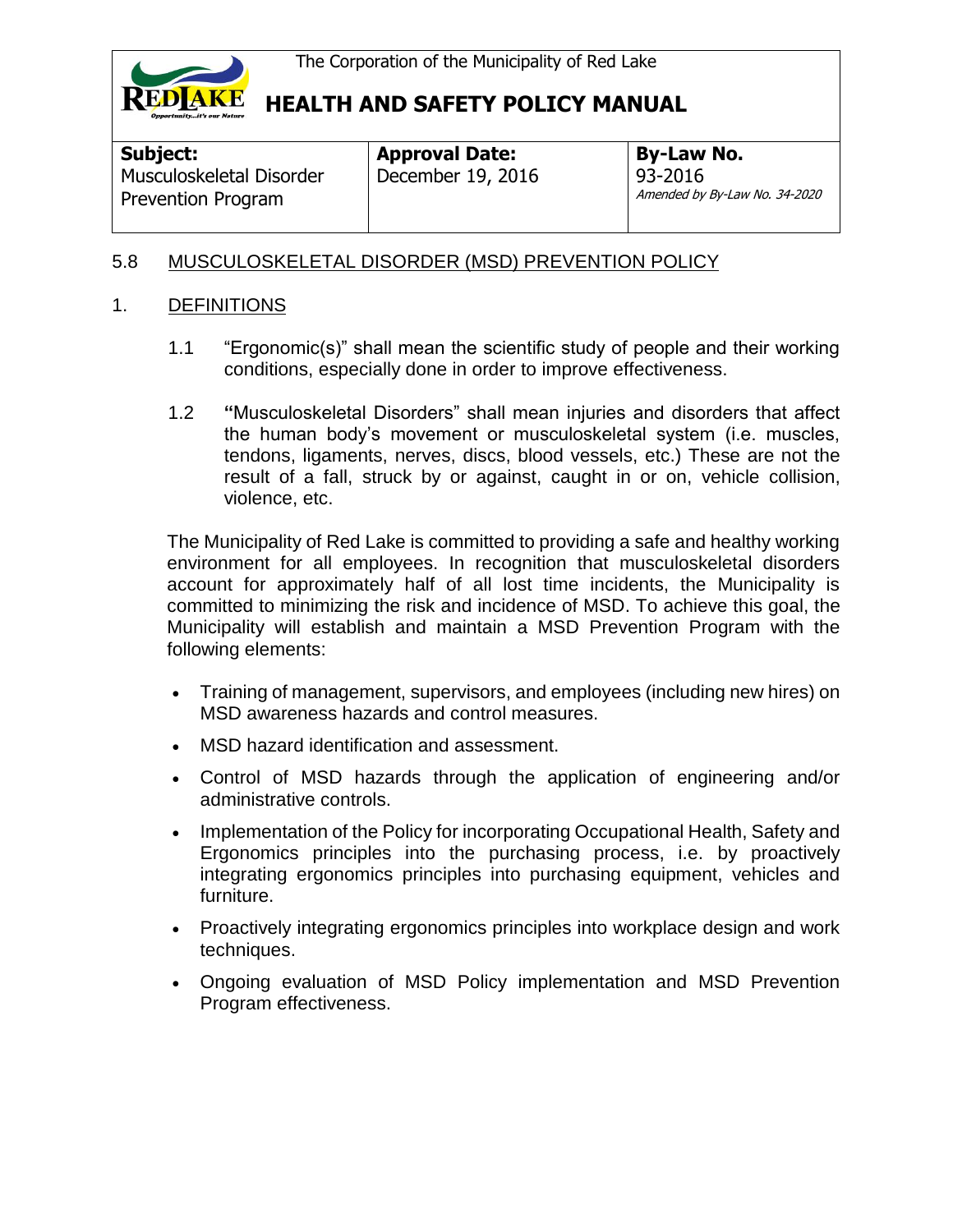

Musculoskeletal Disorder Prevention Program

# **HEALTH AND SAFETY POLICY MANUAL**

**Subject:** 

**Approval Date:** December 19, 2016 **By-Law No.** 93-2016 Amended by By-Law No. 34-2020

## MUSCULOSKELETAL DISORDER (MSD) PREVENTION PROGRAM

### 2. RECOGNITION, ASSESSMENT, CONTROL AND EVALUATION

- 2.1 Supervisors shall complete a "*Preliminary Risk Assessment Checklist"* for each job title in their department.
- 2.2 If a task is "required" the supervisor shall then assess the potential risk.
- 2.3 If the risk can be eliminated immediately, continue to monitor and look for opportunities of improvement.
- 2.4 If the risk cannot be eliminated immediately, identify and evaluate the controls.
	- 2.4.1 Create targets to eliminate hazards and control the risks.
- 2.5 The purpose of this procedure is to ensure The Municipality of Red Lake is taking the necessary precautions to prevent Musculoskeletal Disorders.

#### 3. STEP 1 – PREPARATION AND HAZARD RECOGNITION

The Municipality of Red Lake shall consult staff in the process of our MSD prevention program to obtain feedback regarding the identification, assessment, control and evaluation of MSD.

The Municipality of Red Lake recognizes that our staff will have valuable insight into the MSD hazard recognition, risk assessment, and potential controls.

The Municipality of Red Lake will communicate the availability of feedback mechanisms that exist in the workplace for reporting MSD, MSD hazards and suggestions. Staff may provide feedback in the following manner:

- a) In the process of the risk assessment, the Municipality of Red Lake will consult with staff members that exhibit signs and symptoms of MSD, and with a representative sample of staff members that regularly perform the tasks or functions being assessed.
- b) The Municipality of Red Lake will obtain feedback from staff regarding trials and selection of new equipment, and will engage in direct discussions with staff while they are performing tasks or jobs where a concern for MSD exists.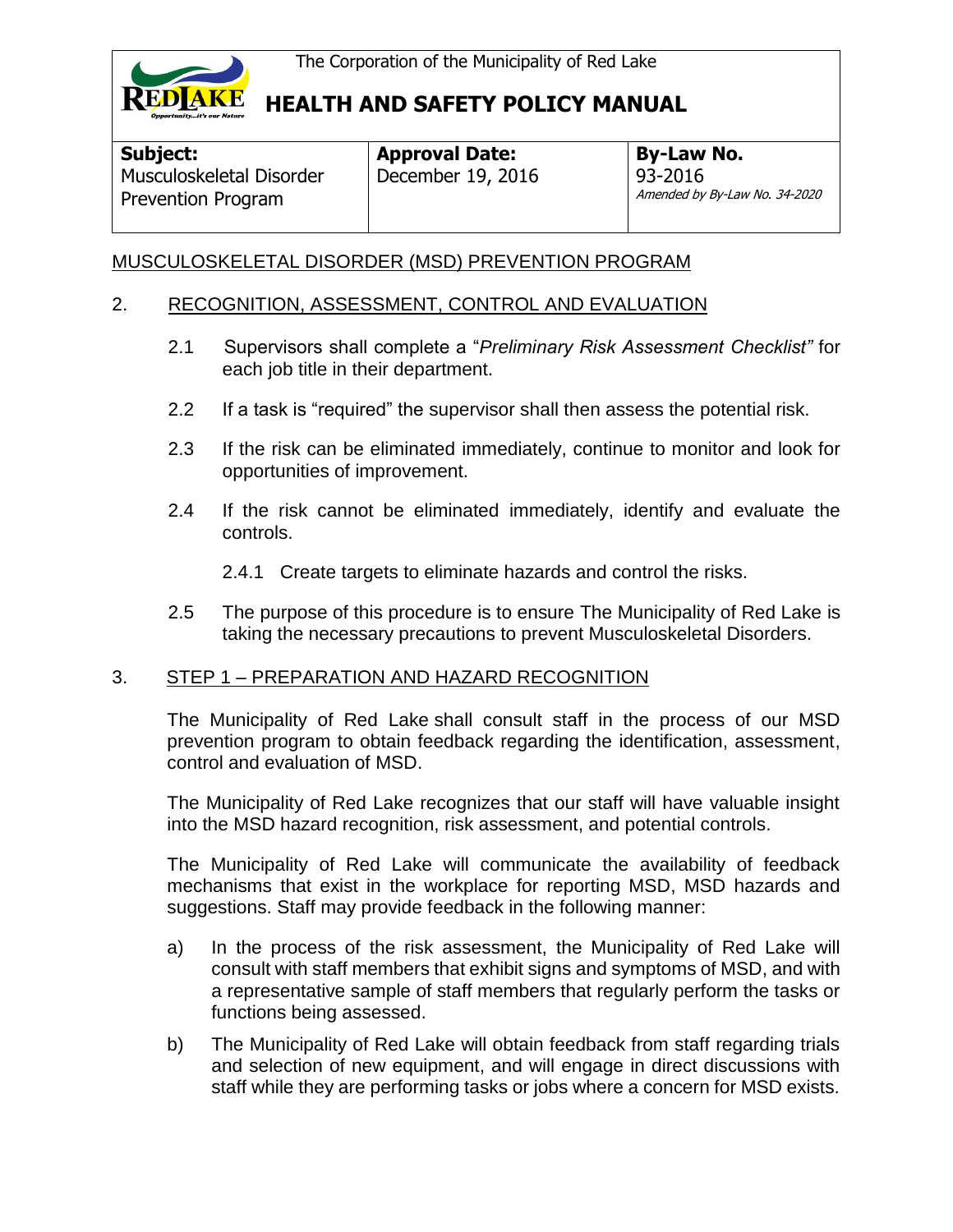

| Subject:                                              | <b>Approval Date:</b> | <b>By-Law No.</b>                          |
|-------------------------------------------------------|-----------------------|--------------------------------------------|
| Musculoskeletal Disorder<br><b>Prevention Program</b> | December 19, 2016     | $93-2016$<br>Amended by By-Law No. 34-2020 |

- c) The Municipality of Red Lake encourages staff to provide input and recommendations during staff meetings, or through standard feedback mechanisms.
- d) The Municipality of Red Lake may elect to utilize surveys and/or questionnaires to obtain feedback regarding MSD.
- e) The Municipality of Red Lake will take all information gathered during the consultation into consideration, and will work to address concerns and implement appropriate safeguards.

### 4. STEP 2 – CONSULT THE COMMITTEE WITH HEALTH AND SAFETY REPRESENTATIVES

The Municipality of Red Lake shall consult with the Health and Safety Committee regarding hazard recognition, risk assessment, and control of MSD risks, the content and provision of safety and prevention education and training, as well as the evaluation of control measures that have been or will be implemented.

The Municipality of Red Lake will respond in writing to the Health and Safety Committee within 21 days of receiving any requests or recommendations, as prescribed in the Ontario Health and Safety (OSH) Act, S.9 (20).

The Municipality of Red Lake will take all information gathered during the consultation into consideration, and will work to address concerns and implement appropriate safeguards.

#### 5. STEP 3 – RISK IDENTIFICATION

The Municipality of Red Lake shall work to identify any and all MSD risks that exist in the workplace, including force, repetition, task frequency, awkward and static work postures, and local contact stress.

The Municipality of Red Lake will consider the following factors in the identification and risk assessment of MSD:

(a) Physical demands involved in the performance of work duties, including levels of force required, repetition of the actions required, duration of the action, work postures, and any local contact stresses;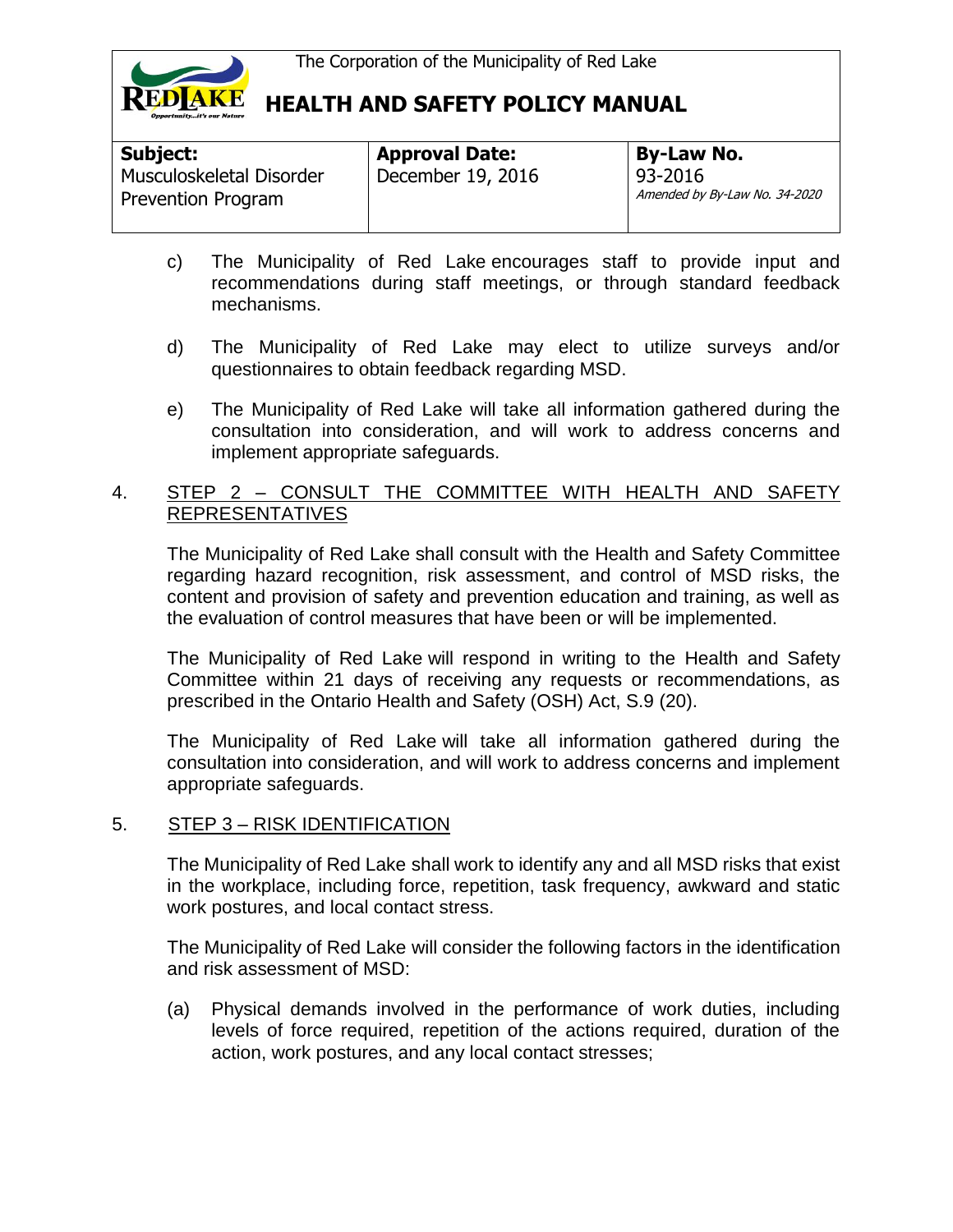

| Subject:                                              | <b>Approval Date:</b> | <b>By-Law No.</b>                        |
|-------------------------------------------------------|-----------------------|------------------------------------------|
| Musculoskeletal Disorder<br><b>Prevention Program</b> | December 19, 2016     | 93-2016<br>Amended by By-Law No. 34-2020 |

- (b) Elements involved in the layout and condition of the workplace or workstation, including distances required for the employee to reach or bend, seating concerns, awkward postures, and uneven floor surfaces;
- (c) Environmental conditions that will affect the performance of job duties, and exist in the workplace/workstation, including excessive hot or cold temperatures, excessive noise levels, vibration, illumination, etc.; and
- (d) Work-recovery cycles (microbreaks), task variability, and work rate.

The Municipality of Red Lake will create a prioritized list of jobs and tasks that involve a risk of MSD or a combination of hazards, and will assess these risks to determine appropriate controls.

The list shall be developed through the review and analysis of:

- Accident/incident investigation reports and first aid reports; and
- Feedback generated form for staff that have reported risks, or that have exhibited signs or symptoms of MSD.

### 6. STEP 4 – RISK ASSESSMENT

Upon the identification of potential MSD risks, the Municipality of Red Lake will conduct a thorough risk assessment to examine the specific aspects of a task that may expose staff to MSD. The risk assessment will determine if the current controls are effective, or if additional/alternate controls should be implemented.

The MSD risk assessment shall evaluate the levels of exposure to hazards and the level of risk involved. This process will determine the magnitude, duration and frequency of exposure.

The Municipality of Red Lake MSD risk assessment shall include all significant risk factors that pose a serious threat of injury. The Municipality of Red Lake will not assess tasks or functions where the risk factor is considered as low.

In the event that a risk assessment is conducted as part of an accident/incident investigation, the Municipality of Red Lake shall record all significant findings of the assessment in the investigation.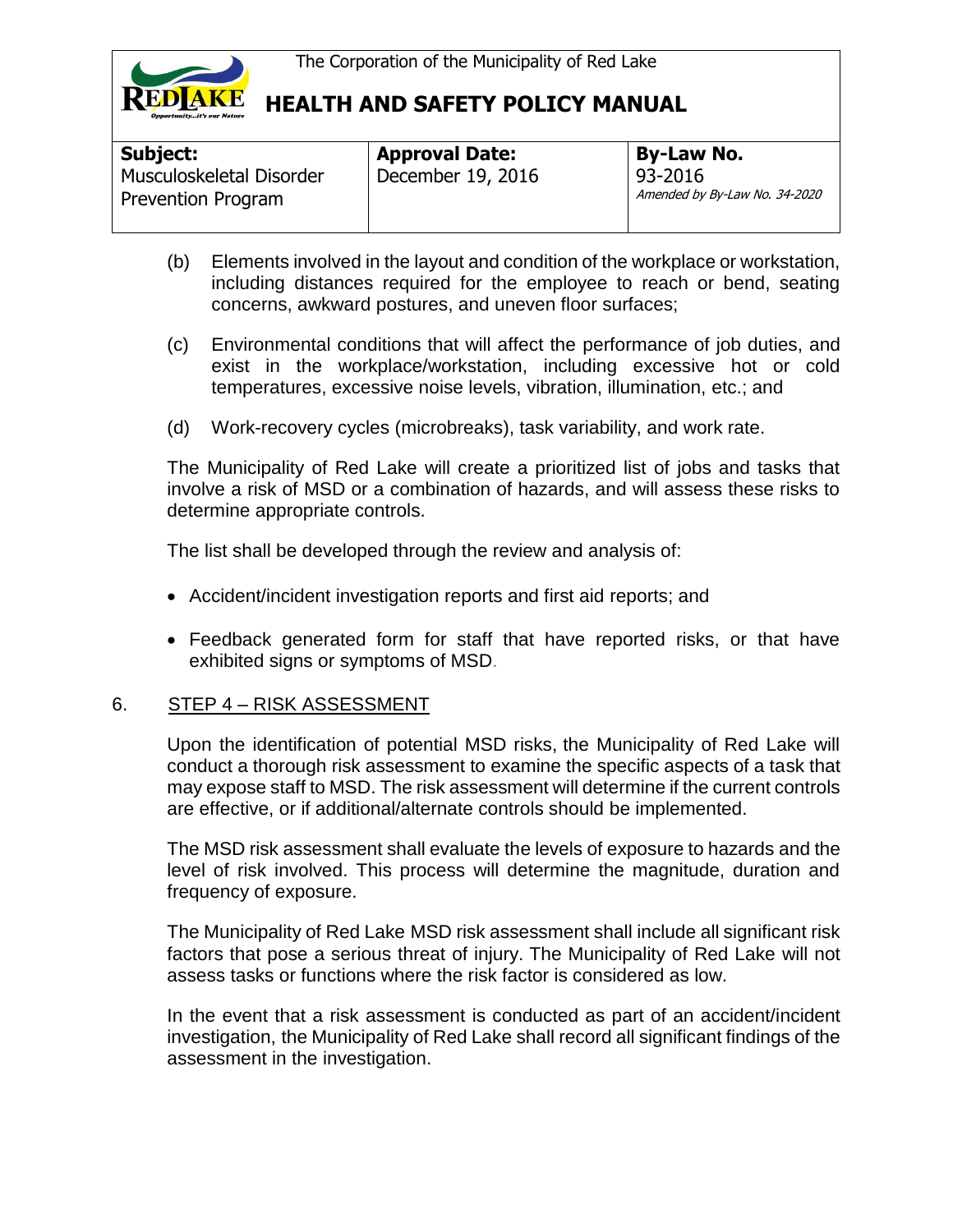

| <b>Subject:</b>                                       | <b>Approval Date:</b> | <b>By-Law No.</b>                        |
|-------------------------------------------------------|-----------------------|------------------------------------------|
| Musculoskeletal Disorder<br><b>Prevention Program</b> | December 19, 2016     | 93-2016<br>Amended by By-Law No. 34-2020 |

The Municipality of Red Lake will ensure that Hazard Identification tools be carried out internally by an individual with good knowledge about the work.

Where necessary, the Municipality of Red Lake may contract the services of a professional to conduct a Detailed MSD Screening Tool Assessment by a competent person (e.g. ergonomist, occupational hygienist, or any other Registered Kinesiologist, etc.).

### 7. STEP 5 – IMPLEMENT CONTROLS

Where a risk has been identified, and assessed, the Municipality of Red Lake shall determine appropriate measures to reduce the risks. The Municipality of Red Lake will use appropriate engineering controls where possible as a first plan of approach at the source (e.g. physical changes to the work environment, addition of equipment, changes to the workstation, etc.).

In the event that engineering controls at the source are not possible, or are unreasonable, the Municipality of Red Lake will utilize administrative controls to minimize exposure to the risk, and may use job rotation or other means.

In the event that both engineering and administrative controls are not possible, or are unreasonable, The Municipality of Red Lake shall determine and provide appropriate forms of Personal Protective Equipment (PPE) and training to eliminate, mitigate or otherwise control the exposure levels to the hazard and lower the risk of injury.

#### 8. STEP 6 – EDUCATION AND TRAINING

The Municipality of Red Lake will ensure that all staff members that are exposed to risks associated with MSD's, and staff members that may reasonably be expected to come into contact with risks associated with MSD's are provided with appropriate training and education in the awareness and identification of hazards, as well as safe work practices for the prevention of MSD.

The Municipality of Red Lake MSD Education and Training will ensure that workers can:

- Recognize MSD risk factors and change their work area or their work habits to prevent injuries;
- Recognize and report signs and/or symptoms of MSD's to their supervisor;